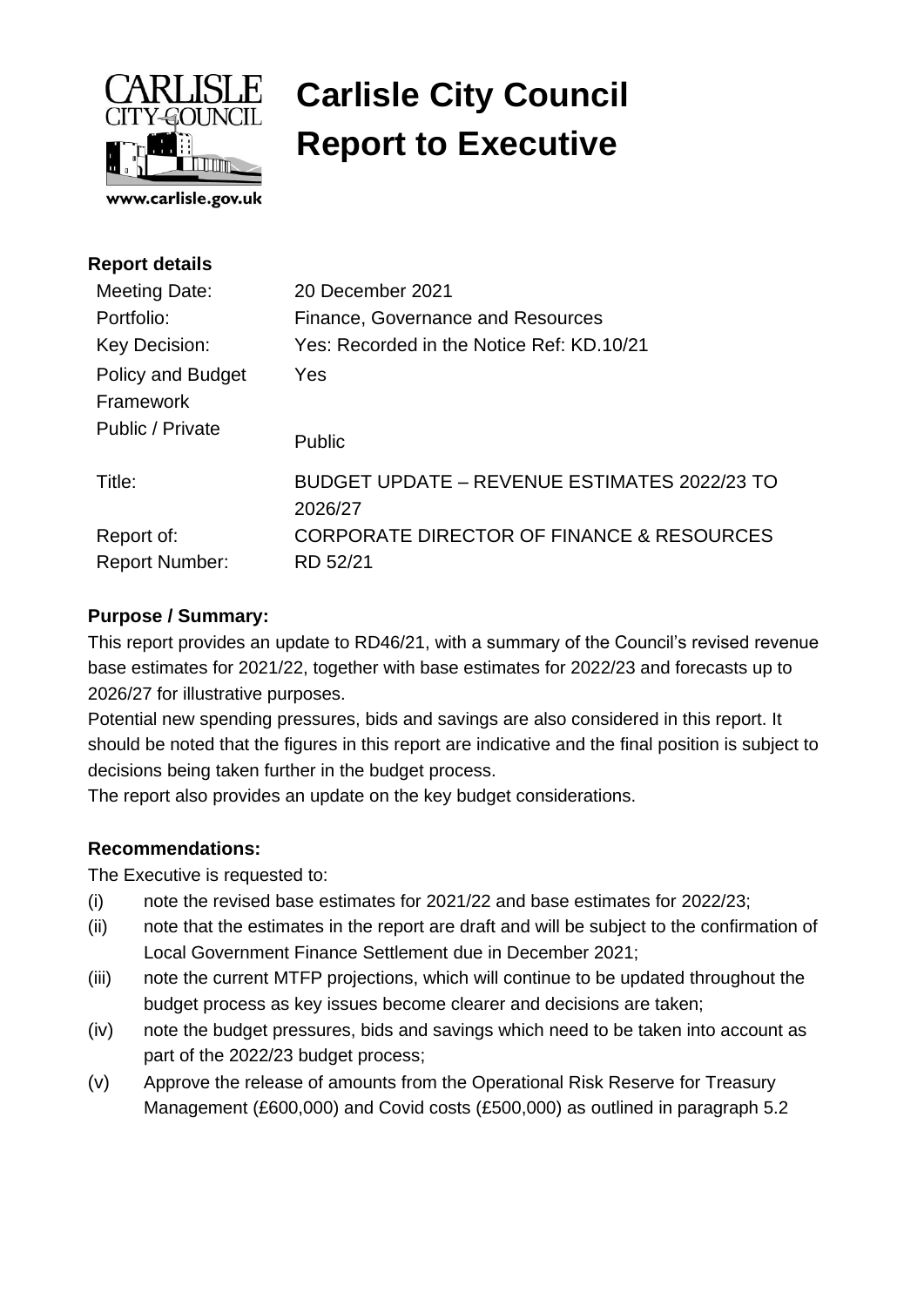(vi) note the Statutory Report of the S.151 Officer outlining the risks associated with the draft budget figures and that minimum reserves may need to be reviewed in the future depending upon the outcome of the Local Government Finance review.

# **Tracking**

| Executive: | 20 December 2021                    |
|------------|-------------------------------------|
| Scrutiny:  | BTSP 6 January 2022                 |
| Council:   | 1 February 2022 (Budget Resolution) |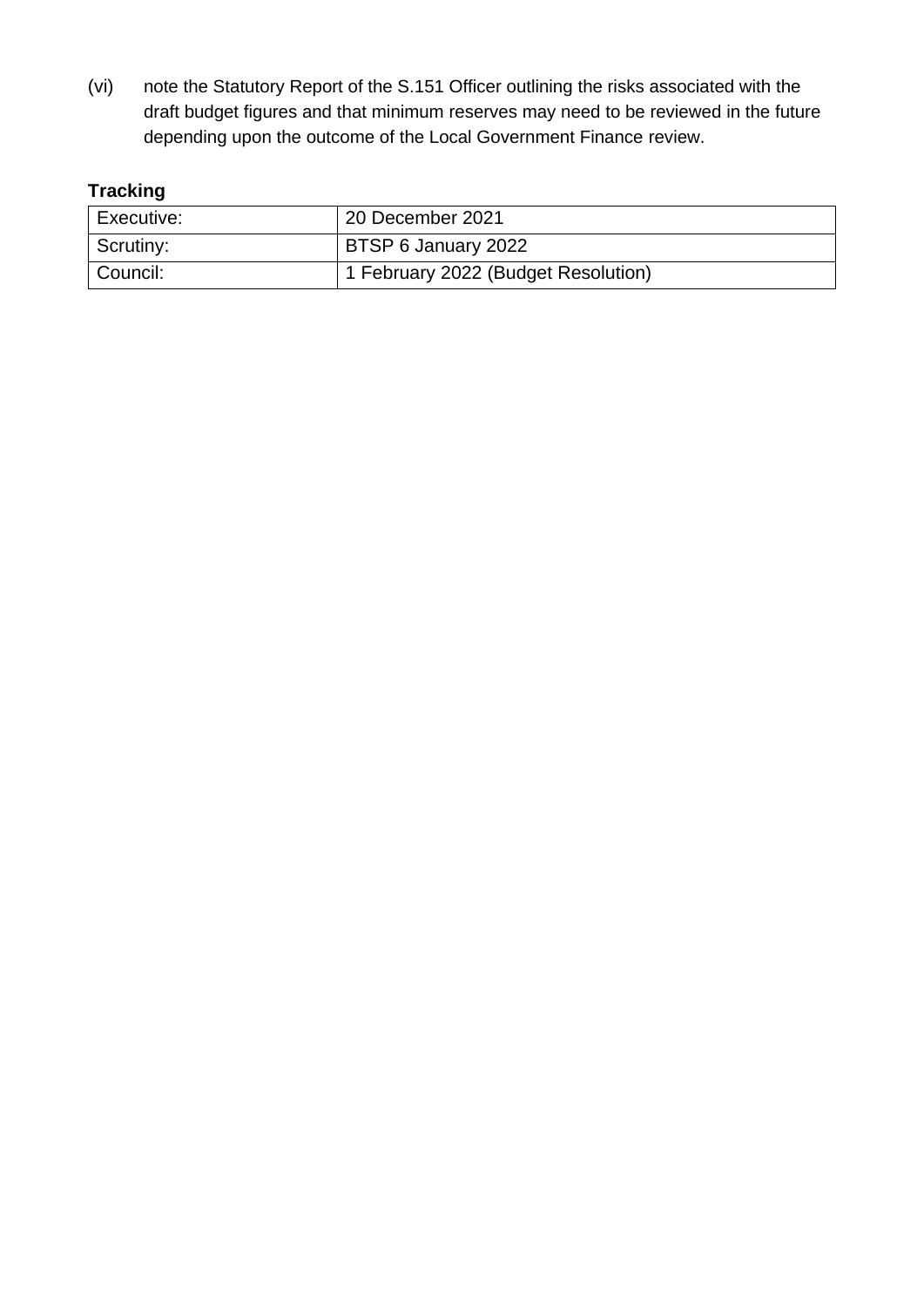# **1. INTRODUCTION**

- 1.1. This report considers the revised base estimates for 2021/22 together with the estimates for 2022/23. The report also sets out any known revisions to the Medium-Term Financial Plan (MTFP) projections.
- 1.2. The base estimates have been prepared in accordance with the guiding principles for the formulation of the budget over the next five-year planning period as set out in the following Policy documents that were approved by Council on 14 September 2021:
	- Medium Term Financial Plan and Charging Policy
	- Capital Strategy
	- Asset Management Plan
- 1.3. Members should be aware that there are a number of significant factors affecting the budget that are currently unresolved. In particular, the following are key to the budget process and details on these will be considered as the budget process progresses:
	- Ongoing impact of COVID-19;
	- Local Government Finance Settlement announcement due by December 2021;
	- Further expected changes in government grant e.g. New Homes Bonus, Housing Benefit Admin Grant;
	- Future borrowing requirements;
	- Commercial and investment opportunities;
	- Local Government Reorganisation.
- 1.4. The report draws on information contained in a number of reports that are either considered elsewhere on this agenda or have been considered previously by the Executive.
- 1.5. Decisions will need to be made to limit budget increases to unavoidable and high priority issues, together with maximising savings and efficiencies, and potential use of reserves, to enable a balanced budget position to be recommended to Council in February 2022.

# **2. SUMMARY OF BASE BUDGET ESTIMATES**

- 2.1 The base estimates are calculated on the assumption that core services will continue at approved levels incorporating decisions agreed by Council as part of the previous year's budget process and including all subsequent decisions made by Council.
- 2.2 The table below sets out the base level General Fund requirement for 2021/22 and 2022/23 with projections to 2026/27. The 2021/22 variance reflects the use of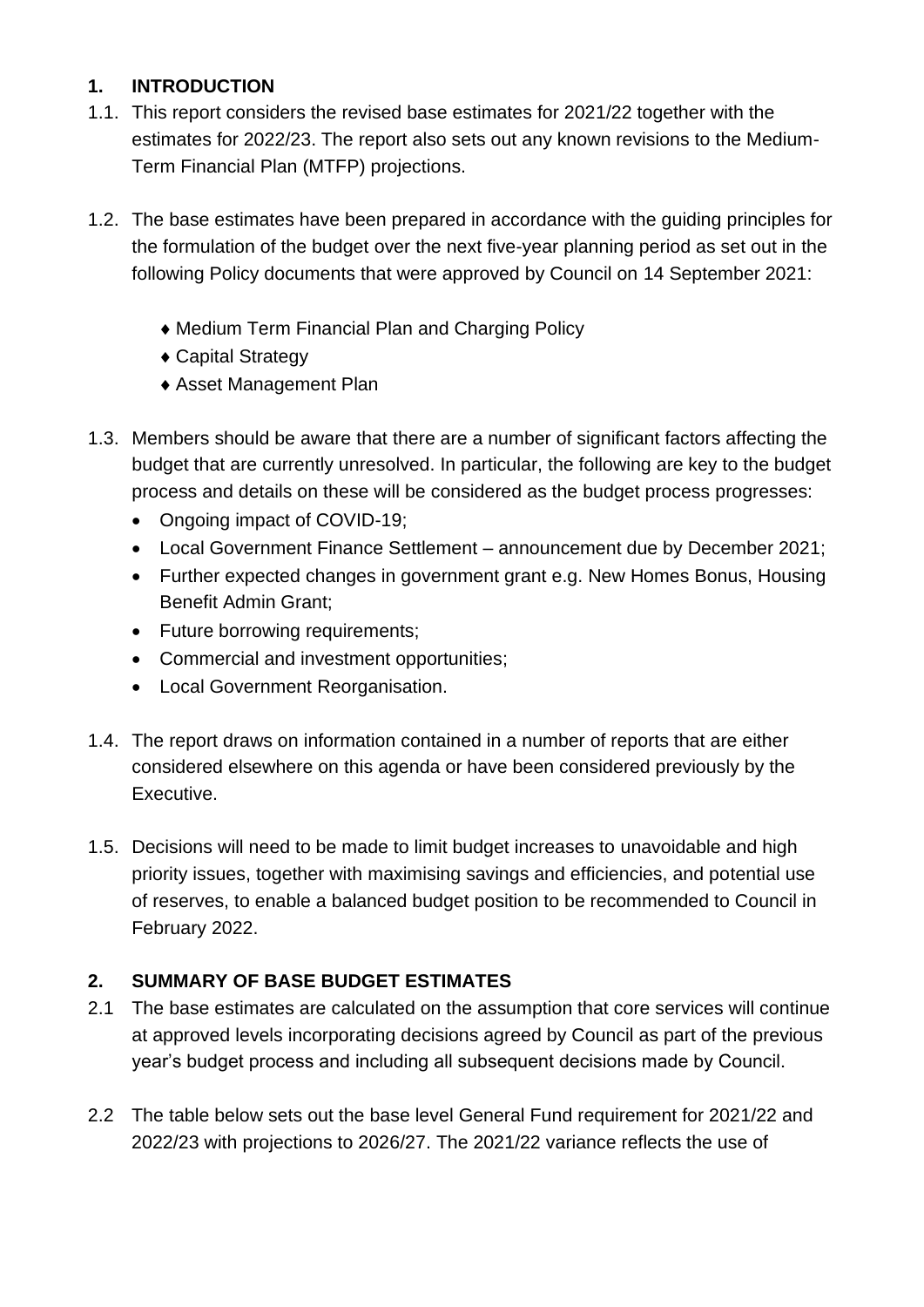earmarked reserves approved since the MTFP was approved in September.

| Table 1 – Base Budget Summary |
|-------------------------------|
|-------------------------------|

|                                                                                                                                                                                                                      | 2021/22<br><b>Original</b><br>£000 | 2021/22<br><b>Revised</b><br>£000 | 2022/23<br><b>Original</b><br>£000 | 2023/24<br>Proj<br>£000 | 2024/25<br>Proj<br>£000 | 2025/26<br>Proj<br>£000 | 2026/27<br>Proj<br>£000 |
|----------------------------------------------------------------------------------------------------------------------------------------------------------------------------------------------------------------------|------------------------------------|-----------------------------------|------------------------------------|-------------------------|-------------------------|-------------------------|-------------------------|
| Net Base Budget<br>Parish Precepts (PP)                                                                                                                                                                              | 13,381<br>708                      | 16,063<br>708                     | 12,864<br>726                      | 12,959<br>744           | 13,127<br>763           | 13,434<br>782           | 13,679<br>802           |
| <b>Total</b>                                                                                                                                                                                                         | 14,089                             | 16,771                            | 13,590                             | 13,703                  | 13,890                  | 14,216                  | 14,481                  |
| <b>Original MTFP Projections</b>                                                                                                                                                                                     | 14,089                             | 15,901                            | 13,590                             | 13,703                  | 13,890                  | 14,216                  | 14,481                  |
| Variance                                                                                                                                                                                                             | $\bf{0}$                           | 870                               | $\bf{0}$                           | $\mathbf 0$             | $\bf{0}$                | $\mathbf 0$             | $\mathbf 0$             |
| <b>Analysis of Variance:</b><br>Non-Recurring:<br><b>Cremator Replacement Reserve</b><br><b>Revenue Grants Reserve</b><br><b>Planning Services Reserve</b><br><b>Economic Recovery Reserve</b><br><b>LGR Reserve</b> |                                    | (41)<br>380<br>(19)<br>50<br>500  |                                    |                         |                         |                         |                         |
| <b>Total Variance</b>                                                                                                                                                                                                | $\bf{0}$                           | 870                               | $\bf{0}$                           | $\mathbf 0$             | $\bf{0}$                | 0                       | $\bf{0}$                |
|                                                                                                                                                                                                                      |                                    |                                   |                                    |                         |                         |                         |                         |

2.3 Members will be aware from the revenue monitoring report that there continues to be some income streams that have not fully recovered from the effects of the pandemic and there may be other cost pressures or savings which may have a recurring impact; many of these are in relation to the recovery from the COVID-19 pandemic and the impact it is continuing to have on Council services.

#### **3. OUTSTANDING KEY ISSUES**

#### 3.1 **Spending Review**

The Spending Review (and Budget) for 2022/23 was announced on 27 October. There was confirmation that there would be additional funding available to the Local Government sector of £4.8billion over the forthcoming 3-year period (£1.6billion per year) for social care and other services. Allocations for this funding will likely be included in the Local Government Finance Settlement.

There will also be additional funding of £639million to tackle rough sleeping allocated though the Homelessness Prevention Grant.

There will be £300million funding for local government to implement free, separate food waste collections in every local authority in England from 2025.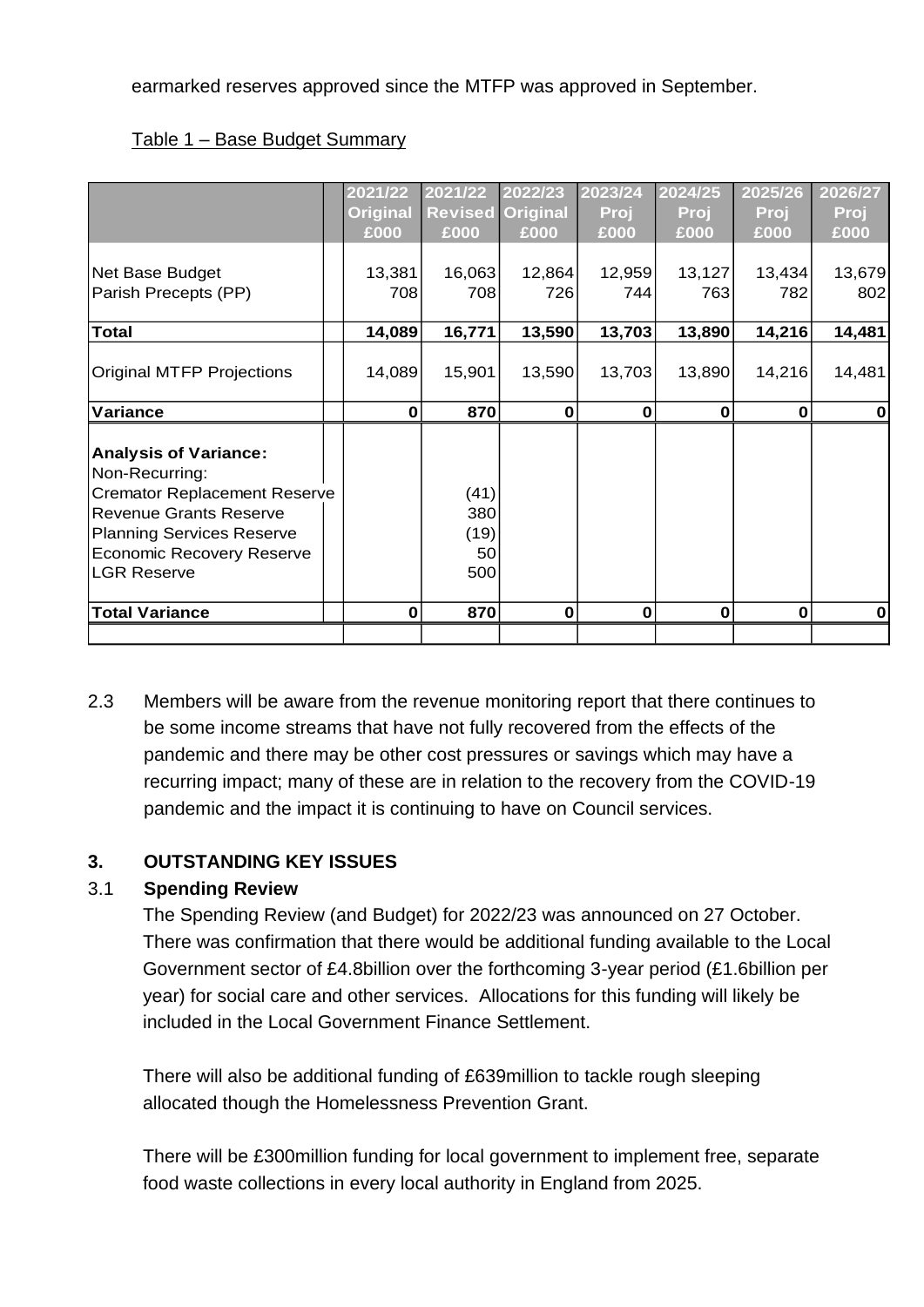#### **Government Settlement Funding Assessment**

The Council receives core funding allocations from the Government in relation to Business Rates Baseline Funding and other specific grants. 2021/22 once again saw a one-year settlement so the figures incorporated into this report for 2022/23 onwards are only estimations of the government funding that the Council may receive. Due to the COVID-19 pandemic, reform to the local government funding model (Fair Funding Review & Business Rates Retention) has yet again been put on hold. The draft Local Government Finance Settlement will be announced, as usual, in December and will provide an indication of the funding the Council will receive for 2022/23; it is uncertain whether a 3-year settlement will be provided.

#### **Retained Business Rates**

The Business Rate Baseline figure is assumed at an inflationary increase for 2022/23 with reduced projections for growth and pooling built into the MTFP from 2022/23 on the basis that the Business Rates Reforms would have been announced. However, as mentioned above, the reforms of the Retained Business Rates Retention Scheme have again been deferred and DLUHC announced on 10 November that the government has now abandoned plans to allow councils to retain 75% of their business rates as it would conflict with their agenda for 'levelling up'. Instead, the government will now look at the mechanism for redistributing funding to the authorities most in need.

The Council is able to continue to be a member of the Cumbria Business Rates Pool for 2022/23, subject to the agreement of all participating members. The financial aspects of continuing with the Pooling arrangements for 2022/23 are set out further in this report.

The Spending review announced that there will be a freezing of the Business Rates Multiplier for 2022/23 so that there will be no inflationary increase in the amount of rates that are payable by businesses. This multiplier increase is also applied to the Business Rate Baseline level the Council budgets for. It is anticipated that this 'loss' in baseline will be compensated for via a 'Multiplier Grant' as part of the Local Government Finance Settlement.

There will also be a 50% Business rate relief in 2022/23 for retail, hospitality and leisure sector up to a cap of £110,000. The Council will be compensated for this loss of income through a fully funded S31 grant.

The Council will also receive new burdens funding for administrative and IT costs relating to the implementation of the changes announced in the Spending Review.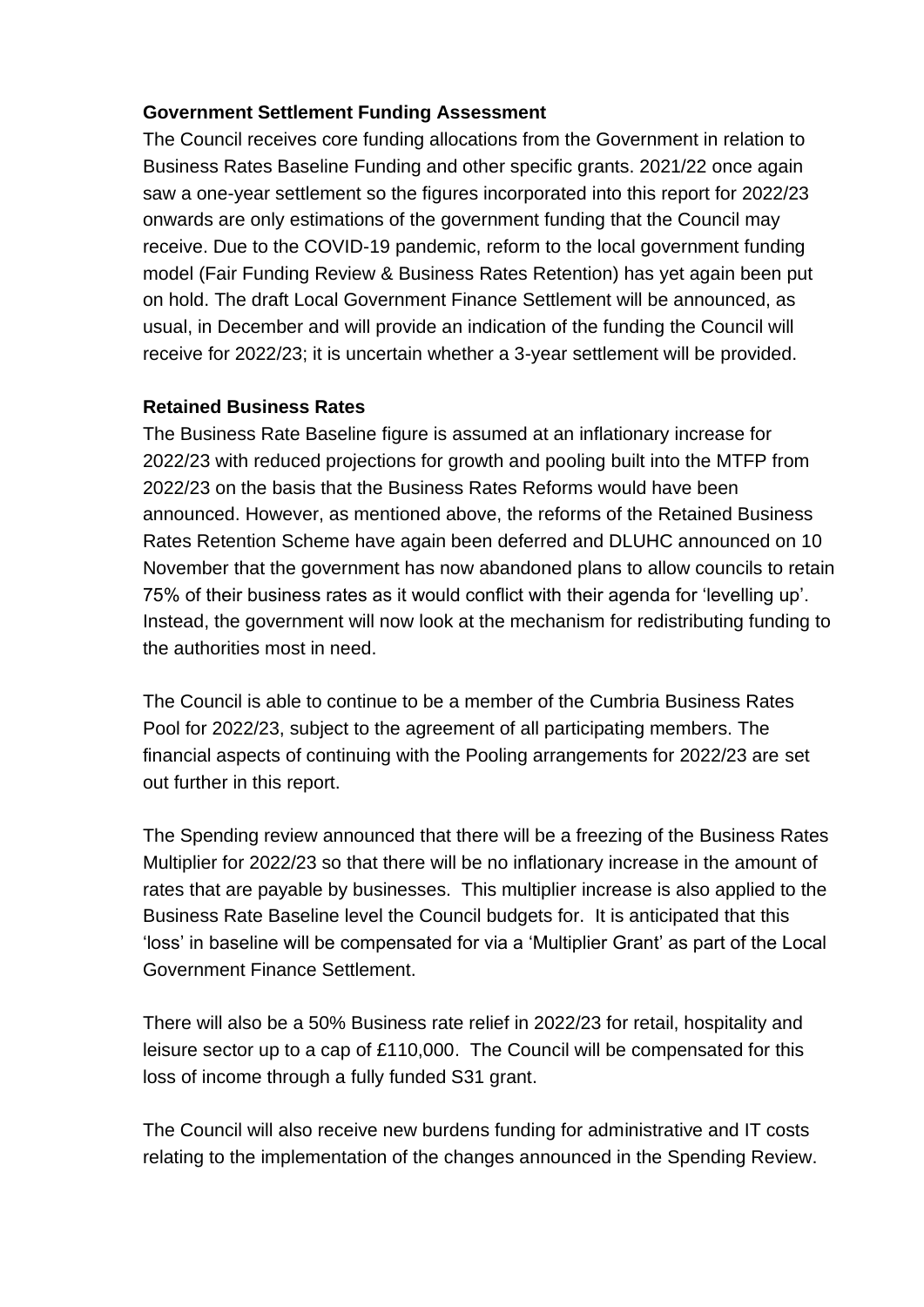# **Council Tax**

The Spending Review indicated that the referendum limit will remain as is for Council Tax increases. Currently, district councils are usually given the option of raising Council Tax by the greater of 2% or £5; however, this will be confirmed in December.

# **Pay Award 2021/22 & 2022/23**

The MTFP currently assumes a 2% pay award increase from 2021/22 onwards; however, for 2021/22 there has yet to be an agreement on the level of the pay award. For 2022/23, the Spending Review announced that the freeze on Public Sector pay increases was to be lifted from April 2022. An increase of 1% equates to an additional £161,000 per annum.

The Spending Review confirmed that the National Living Wage was to increase from £8.91 to £9.50 per hour. The Council adopted the foundation living wage and have been paying its grade A staff £9.50 since January 2021. The annual foundation living wage increase has been announced and is now set at £9.90 which the Council will implement in January 2022.

# **Resource Assumptions**

Contributions from balances include all approvals to date but make no assumptions on further contributions from balances to support the budget from 2022/23 onwards. The current resources projections assume:

- A £5 (Band D equivalent) Council Tax increase for 2022/23 onwards.
- A Council Tax deficit for 2022/23 and 2023/24 of £41,000, with a £50,000 surplus from 2024/25. The actual figure for 2022/23 will be available in January.
- Retained business rates are assumed at the Baseline level with an inflationary increase, with an additional sum to be achieved through growth/section 31 grants and from the benefits of Pooling in 2022/23;
- An assumed tax base of 35,013.07 for 2022/23. The final tax base for 2022/23 will not be available until January.
- Parish Precepts are currently being collated but the estimate for 2022/23 is for a total of £726,000. The actual Parish Precept requirement for each Parish will be reported to the Executive in January.

For information, broadly:

• Each 1% (£1.95) movement in Council Tax impacts on the Council by £67,000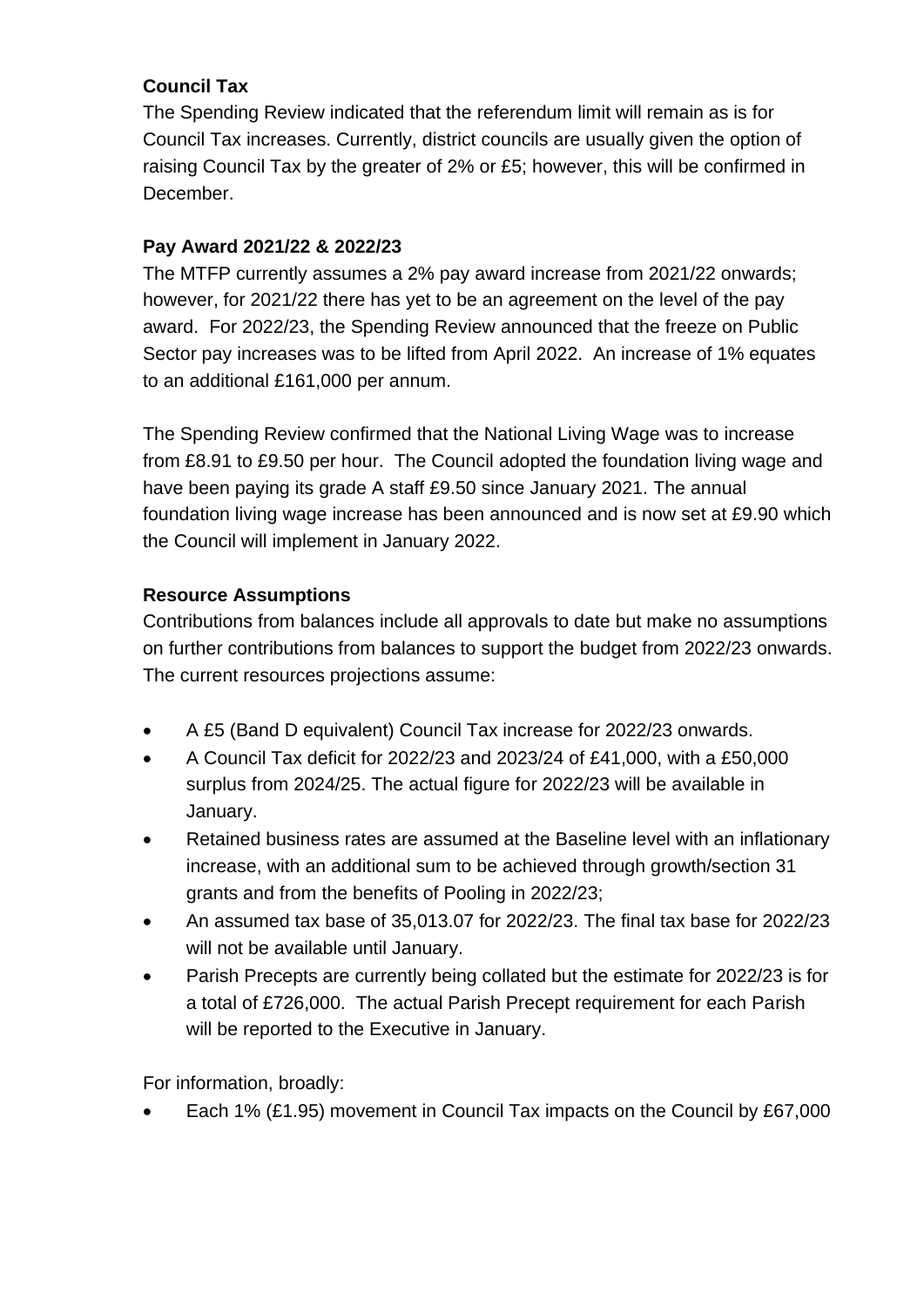• Each £35,000 increase or decrease in expenditure impacts on the Council Tax requirement by £1.

#### **Climate Change**

The Council's update Local Environment (Climate Change) Strategy was approved by full Council in the Spring of 2021 following the usual consultation process; the Strategy is supported by an action plan for addressing climate change issues as well individual actions required by the Council for reducing its own carbon footprint. The Council is committed to becoming carbon neutral in the future and there may be a requirement for significant investment in achieving this goal, with recovery through the achievement of efficiency savings and/or by maximising any external grants and contributions available to support the strategy and action plan through the Council's Funding Strategy. However, any carbon reducing schemes will initially have to be funded from resources currently contained with the Council's existing Revenue and Capital budgets; with any new climate change initiatives, following the formal adoption and approval of the Local Environment (Climate Change) Strategy, being supported by robust business cases with a cost benefit analysis provided.

# **4. POTENTIAL NEW SPENDING PRESSURES/BIDS**

4.1 In light of the current position in the MTFP, there are some potential new spending pressures and bids that need to be considered.

There may be other pressures on the revenue budget as highlighted within the revenue monitoring reports, which may have a recurring impact; however, officers are reviewing the existing base budget provisions to ensure that the services can be provided within these budgetary provisions and also contribute towards the savings target.

**The figures contained within the table overleaf will be subject to review to determine the recurring/non-recurring nature of the pressures in terms of economic recovery. The Treasury Management estimates, which assumes a significant level of external borrowing, will also be reviewed in the light of the Council's cash position, the capital programme expenditure profile and the impact of Local Government Reorganisation in order to mitigate any unnecessary debt liability falling on the new Authority. If any figures are amended these will be reported via the Executive's budget proposals issued for consultation purposes and/or as part of the January suite of budget reports.**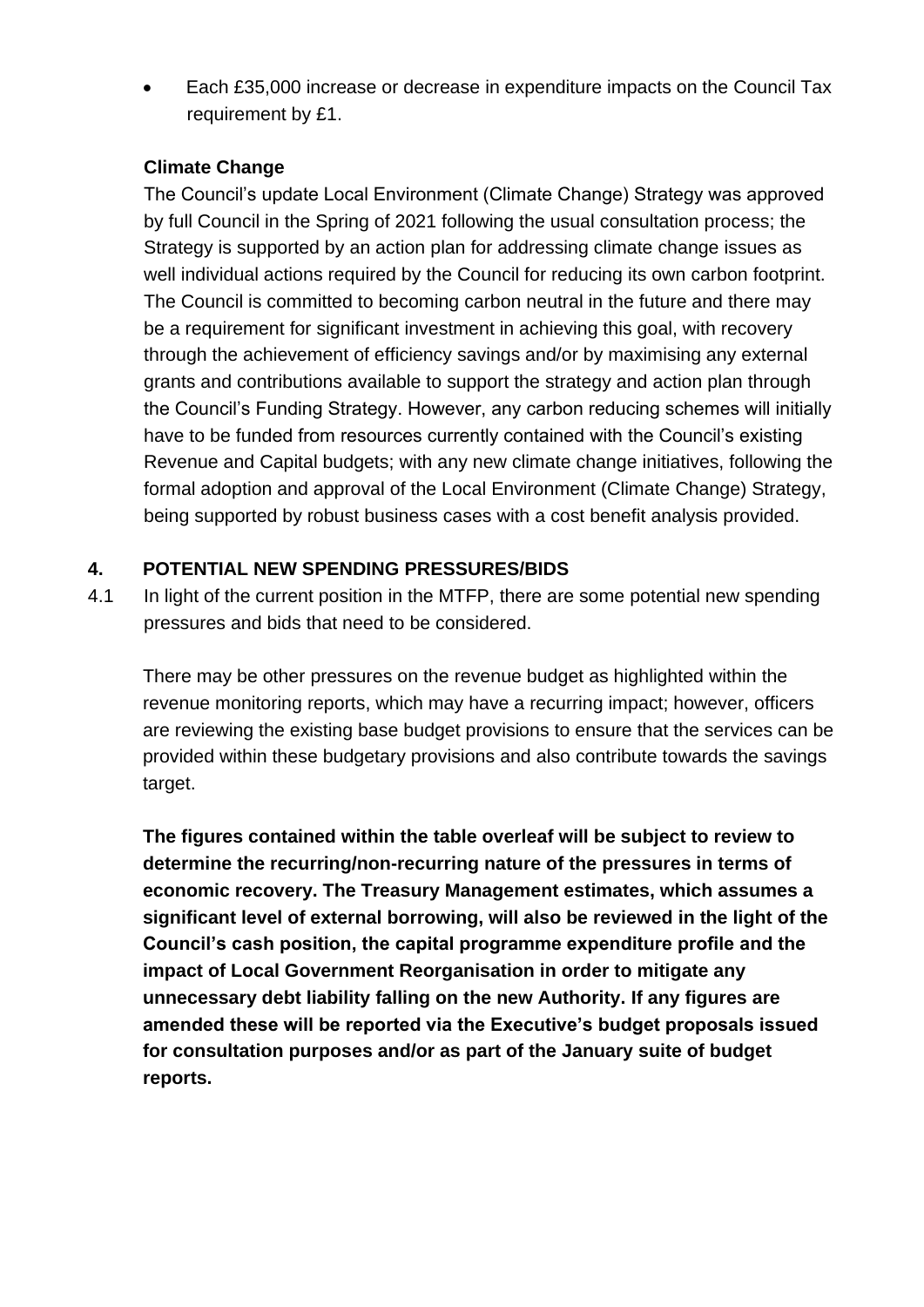| <b>Detail</b>                                 |      | 2022/23 | 2023/24  | 2024/25        | 2025/26     | 2026/27        |
|-----------------------------------------------|------|---------|----------|----------------|-------------|----------------|
|                                               |      | £000    | £000     | £000           | £000        | £000           |
|                                               |      |         |          |                |             |                |
| <b>Recurring</b>                              |      |         |          |                |             |                |
| <b>ICT</b>                                    | 4.2  | 150     | 150      | 150            | 150         | 150            |
| Car Parking Income Shortfalls                 | 4.3  | 300     | 200      | 200            | 150         | 150            |
| <b>Pest Control Income Shortfalls</b>         | 4.4  | 12      | 13       | 15             | 16          | 18             |
| <b>Developer Contributions</b>                | 4.5  | 19      | 0        | 0              | 11          | (41)           |
| Lanes Income Shortfalls                       | 4.6  | 500     | 400      | 330            | 120         | 50             |
| Gateway 44 Income Shortfalls                  | 4.7  | 523     | 487      | 342            | 262         | 262            |
| <b>City Centre Property Income Shortfalls</b> | 4.8  | 0       | 0        | 0              | 190         | 190            |
| <b>Energy Costs</b>                           | 4.9  | 180     | 123      | 123            | 123         | 123            |
| Revenue Financing Capital Programme           | 4.10 | 26      | 26       | 26             | 26          | 26             |
| <b>Treasury Management</b>                    | 4.11 | 277     | 430      | 383            | 214         | 126            |
|                                               |      |         |          |                |             |                |
| <b>Total Recurring Pressures</b>              |      | 1,987   | 1,829    | 1,569          | 1,262       | 1,054          |
|                                               |      |         |          |                |             |                |
| <b>Non Recurring</b>                          |      |         |          |                |             |                |
| <b>District Centre Business Support Fund</b>  | 4.12 | 40      | 0        | 0              | 0           | 0              |
| Homelessness Accommodation Income             | 4.13 | 102     | 0        | $\overline{0}$ | 0           | $\overline{0}$ |
| <b>Shortfalls</b>                             |      |         |          |                |             |                |
| Leisure Contract                              | 4.14 | 7       | ?        |                |             |                |
|                                               |      |         | $\bf{0}$ |                | $\mathbf 0$ | $\bf{0}$       |
| <b>Total Non Recurring Pressures</b>          |      | 142     |          | $\mathbf 0$    |             |                |
|                                               |      |         |          |                |             |                |

# 4.2 **ICT – Additional Expenditure - £150,000 recurring bid**

This proposal seeks additional revenue funding to invest in ICT and includes additional resources for the IT Helpdesk (£28,600), licence costs for wi-fi improvements (£5,600), network security (£2,700) and telephony (£24,000). A base budget review has also been undertaken that has identified a net budgetary shortfall for current IT costs (£49,300) and a savings requirement of £40,100 that cannot be achieved.

# 4.3 **Car Parking income shortfalls - £300,000 - recurring pressure, reducing to £150,000 recurring pressure**

Car parking income is not achieving its budgeted expected levels as a result of lower usage of the car parks.

4.4 **Pest Control - £12,000 recurring pressure, rising to £18,000 recurring pressure** This pressure is as a result of removing the domestic charge for the treatment of rats from the Council's charging policy as detailed in report GD55/21 considered by the Executive in November.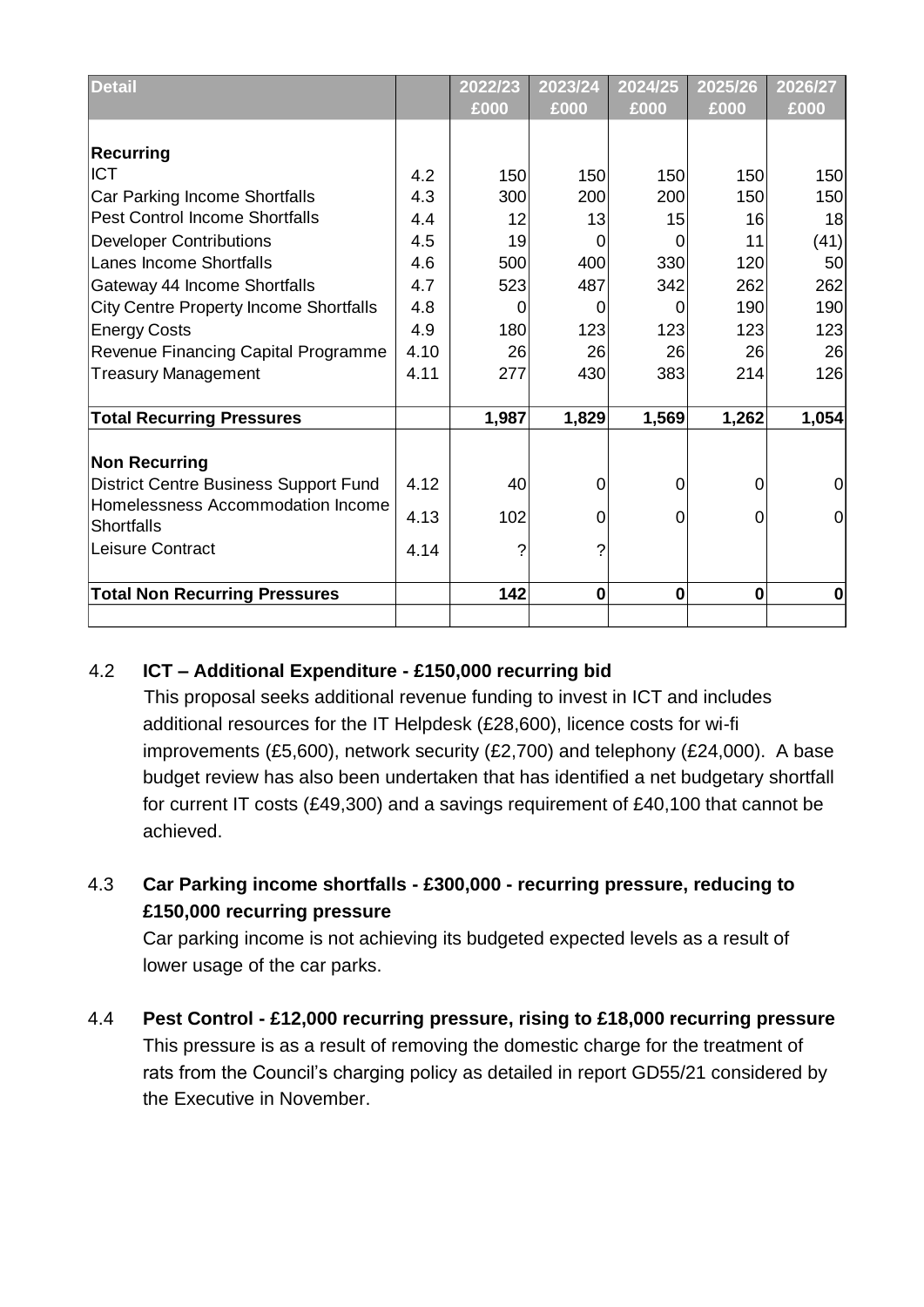#### 4.5 **Developer Contributions - £19,000 reprofiling pressure**

The MTFP assumes an income stream from developers, particularly from the establishment of the Garden Village. A re-profiling exercise has been undertaken to ensure the MTFP reflects the level of income that can actually be achieved.

# 4.6 **Lanes Income - £500,000 recurring pressure reducing to £50,000 recurring pressure**

The economic impact on the high street, both pre-COVID and post COVID and the vacation of Debenhams has resulted in income from the Lanes being severely diminished. There will be a period where increased holding costs of vacant units will be incurred and therefore the Council's share of income will be reduced. This pressure anticipates a slow return to the income levels currently included in the MTFP.

# 4.7 **Gateway 44 - £523,000 recurring pressure, reducing to £262,000 recurring pressure**

Covid-19 has had a major impact on the retail sector and although out of town big box retail has faired better than traditional town centre retailing there has still been a hit on rental levels and potential tenants have suffered financial difficulties. Agreements have been reached with tenants however rental levels are lower than originally anticipated and the extended marketing period has resulted in a longer void period than originally anticipated. The overall income now anticipated to be achieved by 2025/26 taking into account these pressures will still be £615,000, which represents an 11.2% return on the capital investment made.

# 4.8 **City Centre Property Income – Income Shortfall - £190,000 recurring bid from 2025/26**

To recognise the loss of rental income from City Centre properties on a recurring basis. The income was removed from the budget in 2021/22 for the years 2021/22 to 2024/25 with an expectation that this income could be recovered from the Borderlands Project, however, this is now unlikely.

# 4.9 **Gas and Electricity Costs – £180,000 – Recurring pressure reducing to £123,000 recurring pressure from 2023/24**

This additional cost arising due to the current global situation with wholesale energy costs. The Council procures its energy through the County Council framework and has received notification of a potential 55% increase in gas costs for 2022/23 and 38% in electricity costs, with both reducing to a 25% increase (on 21/22 levels) from April 2023.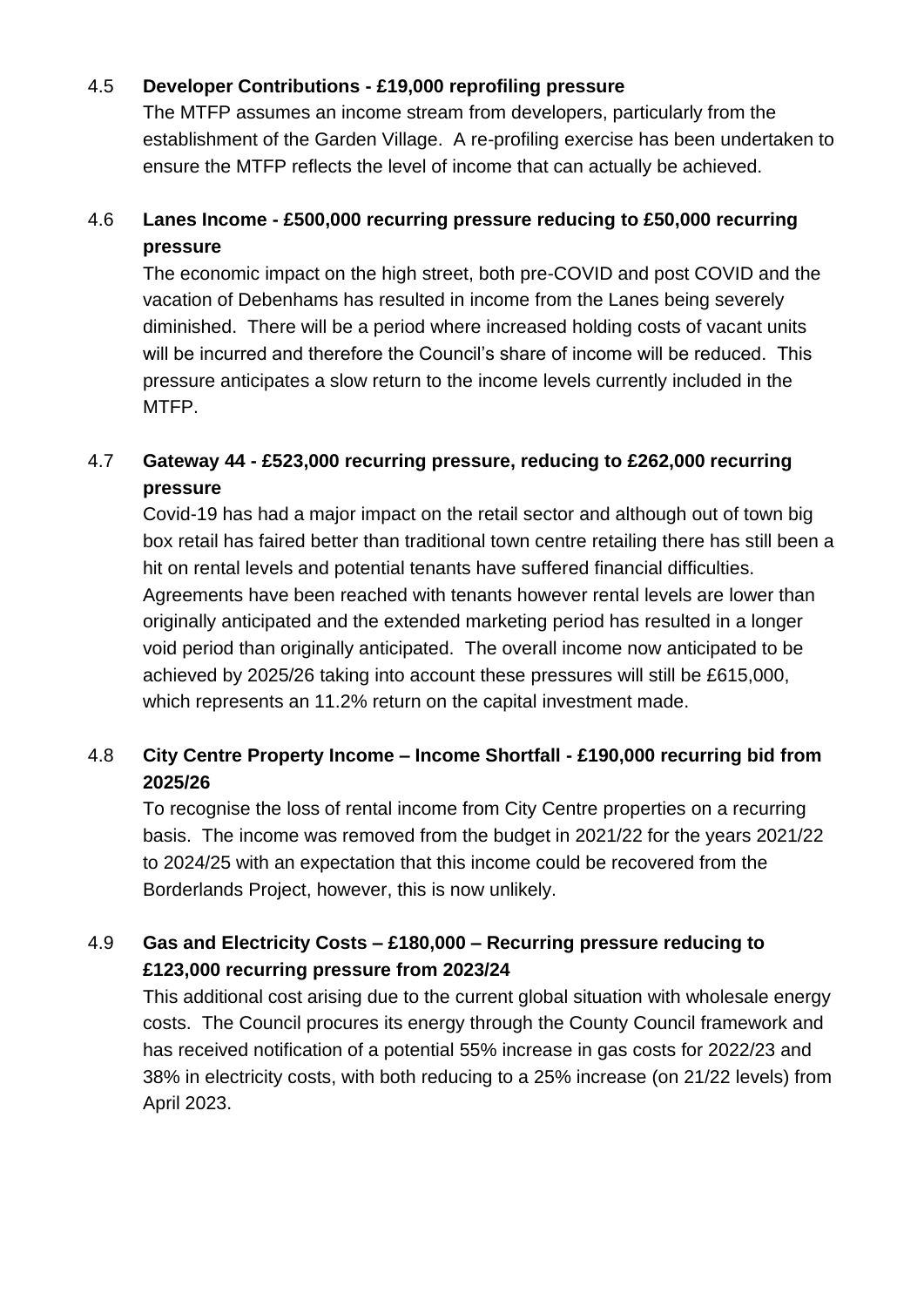4.10 **Direct Revenue Financing of capital programme - £26,000 recurring pressure** The waste service contributes revenue financing for the replacement of vehicles, however, there is a shortfall on the available budget that cannot be achieved.

#### 4.11 **Treasury Management**

Treasury Management projections have been updated to include updates to the Capital programme (contained elsewhere on this agenda) and updated for interest rate forecasts. This projection includes the potential impact on reserves for all the pressures and savings contained in this report together with the updated borrowing costs for the capital programme. It is proposed to release the amount held in the Operational Risk Reserve (£600,000) to partially cover this additional pressure.

# 4.12 **District Centre Business Support Fund – Additional Expenditure - £40,000 - Non-Recurring**

This proposal involves the continuation of the pilot project for a further year and will be extended to the district centres and will address the issue of empty shops, which is becoming an increasing problem in the market towns and neighbourhood parades.

# 4.13 **Homeless Accommodation – Income shortfall - £102,000 non-recurring pressure**

There is a shortfall in income from homeless accommodation mainly due to reduced capacity and restrictions placed upon the accommodation as a result of COVID-19.

#### 4.14 **Leisure Contract - £? non-recurring pressure**

This relates to additional subsidy to the Leisure provider as result of delays to the Sands project.

# **5. SAVINGS AND ADDITIONAL INCOME PROPOSALS**

5.1 Further savings/additional income have been identified in the budget process for 2022/23 as follows: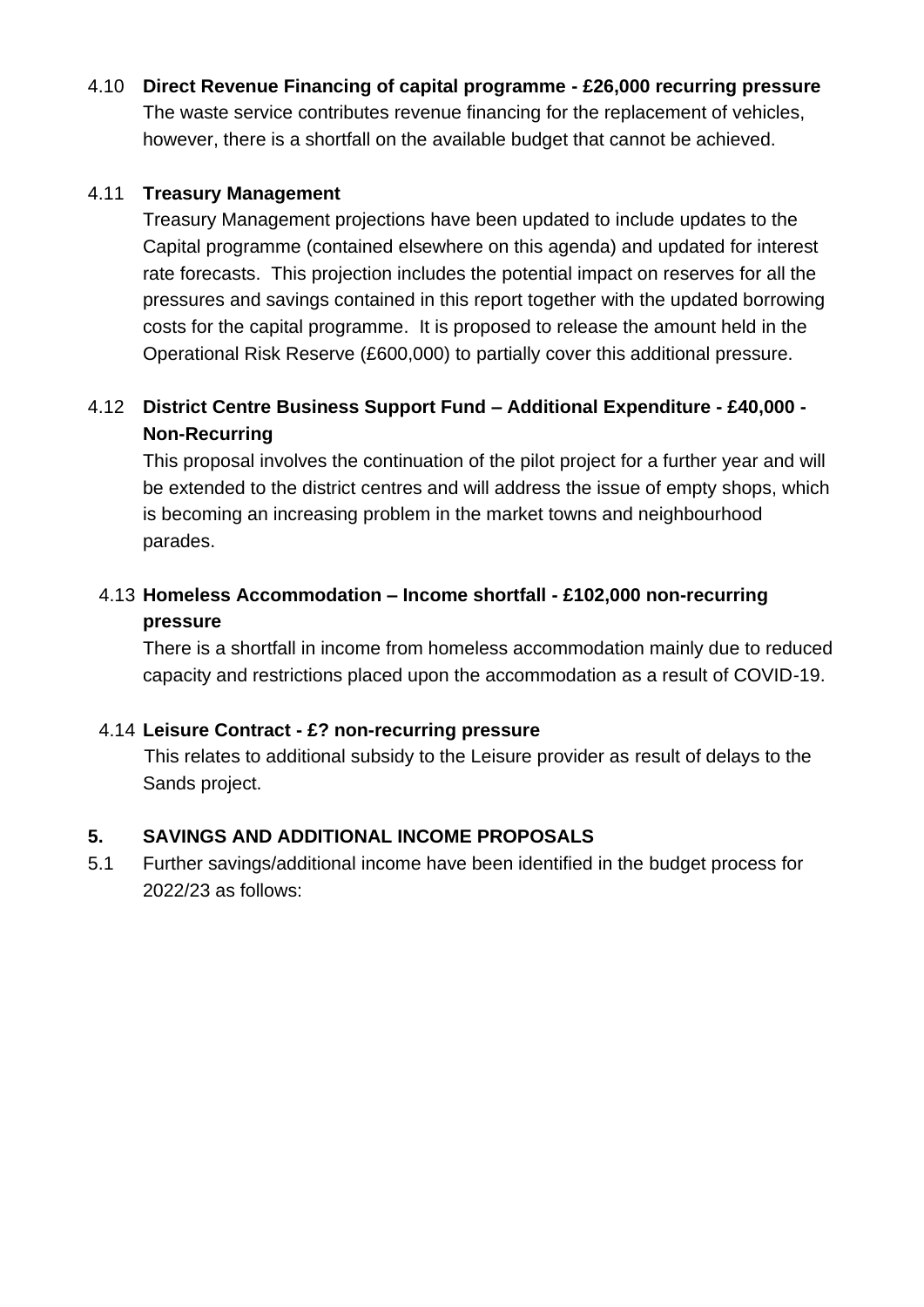| <b>Detail</b>                                                                | <b>Note</b> | 2022/23 | 2023/24  | 2024/25 | 2025/26 | 2026/27 |
|------------------------------------------------------------------------------|-------------|---------|----------|---------|---------|---------|
|                                                                              |             | £000    | £000     | £000    | £000    | £000    |
| <b>Changes to Funding</b>                                                    |             |         |          |         |         |         |
| Released from Earmarked Reserve -<br>Operational Risk Reserve (Treasury Mgt) | 5.2         | (277)   | (323)    | 0       | 0       | 0       |
| Release from Earmarked Reserve -<br>Operational Risk Reserve (Covid)         | 5.2         | (500)   | 0        |         | 0       | 0       |
| <b>Business Rate Income</b>                                                  | 5.3         | (1,800) | (1,000)  | (1,000) | (1,000) | (1,000) |
| <b>Total Changes to Funding</b>                                              |             | (2,577) | (1, 323) | (1,000) | (1,000) | (1,000) |
| <b>Savings Proposed</b>                                                      |             |         |          |         |         |         |
| Flare Data Management System                                                 | 5.4         | (16)    | (16)     | (16)    | (16)    | (16)    |
| <b>Total of Savings</b>                                                      |             | (16)    | (16)     | (16)    | (16)    | (16)    |
|                                                                              |             |         |          |         |         |         |
| <b>Total Recurring</b>                                                       |             | (16)    | (16)     | (16)    | (16)    | (16)    |
| <b>Total Non-Recurring</b>                                                   |             | 0       | O        |         | 0       |         |

#### 5.2 **Released from Earmarked Reserves**

It is recommended to release the amounts held in the Operational Risk Reserve for Treasury Management (£600,000) and COVID costs (£500,000). The Treasury Management amount was set aside from savings on interest payments in 2020/21 to be utilised for any additional borrowing costs. It is recommended to release this in line with the Treasury Pressure identified at 4.1.

The amount set aside in the reserve for COVID costs was to be utilised if there were any additional costs incurred in 2021/22 for COVID. However, the additional costs are currently being contained within the overall agreed budget for 2021/22 and the additional funding received from Government. It is therefore recommended to release this reserve to offset the increased pressures identified in 4.1.

#### 5.3 **Business Rates Income (including Pooling)**

It is recommended that the Council continue to be part of the Cumbria Pooling arrangements in 2022/23 now that the DLUHC has agreed not to revoke the current legislation, and all participating members have initially agreed that the pool continues in its current format. The current MTFP assumes the baseline level of funding from Business Rates as set by Government. On top of this, a recurring £900,000 is included for additional income retained over and above the baseline. Based on historic income levels and those projected in the NNDR1 forms, there is scope to increase this amount. By participating in the pool for 2022/23, there is an expectation of a benefit of approximately £800,000. The level of retained income per the NNDR1 submissions also provides scope to increase the base budget (over the baseline level) by a further £1,000,000 per year. For 2022/23 there would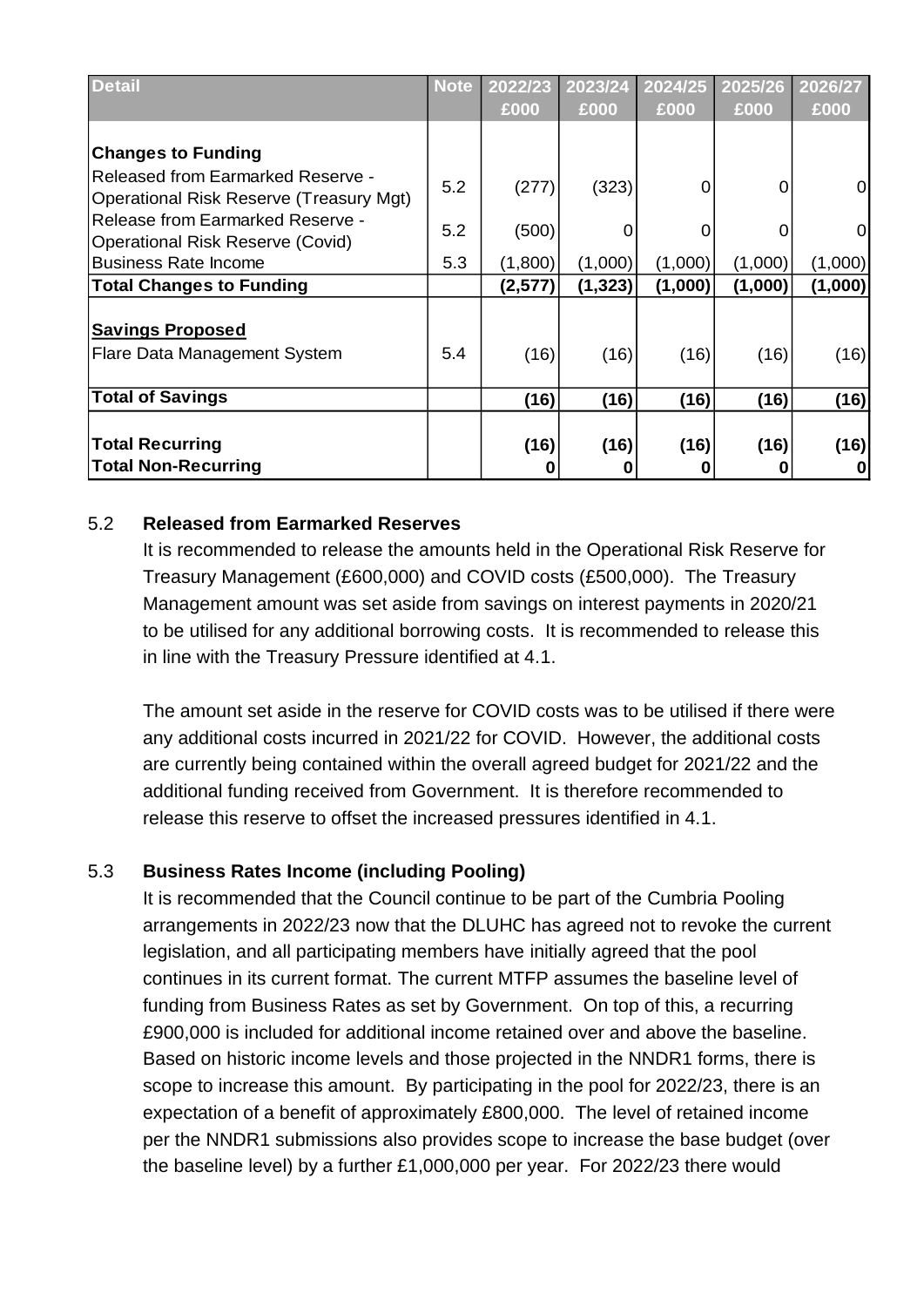therefore be an expectation of an additional £1.8m above the current assumptions in the MTFP.

5.4 **Replacement of Flare Data Management System – Saving - £16,000 recurring** The capital programme includes provision of £150,000 for the replacement of the system used in regulatory services. However, with Local Government Reorganisation on the horizon, it is deemed not necessary to replace this system at this time. Therefore, there is a saving on the additional revenue costs that would have been incurred from implementing the system.

# **6. PROJECTED IMPACT ON RESERVES AND BALANCES**

- 6.1 It should be noted that if all of the potential new Savings and Spending Pressures were accepted then reserves may fall below acceptable minimum levels over the five-year period.
- 6.2 The general principles on each of the Reserves are set out in the Medium-Term Financial Plan. In terms of meeting ongoing revenue expenditure, the general guiding principle which Council approved is that:

*'Wherever possible, reserves should not be used to fund recurring expenditure, but that where it is, this should be made explicit, and steps taken to address the situation in the following years'.*

6.3 The Council's current levels of balances are set out in **Appendix A** and include any impact of the proposed pressures and savings outlined in this report. The Projects Reserve will be used as a first call for any projected revenue budget deficit however, maintaining the current level of reserves is dependent upon the achievement of the transformation savings. A risk-based review of reserve levels has been undertaken and shows that the minimum level of General Fund Reserves should be £3.1million due to uncertainties around future funding from Business Rates; however, this level will be reviewed during this budget process.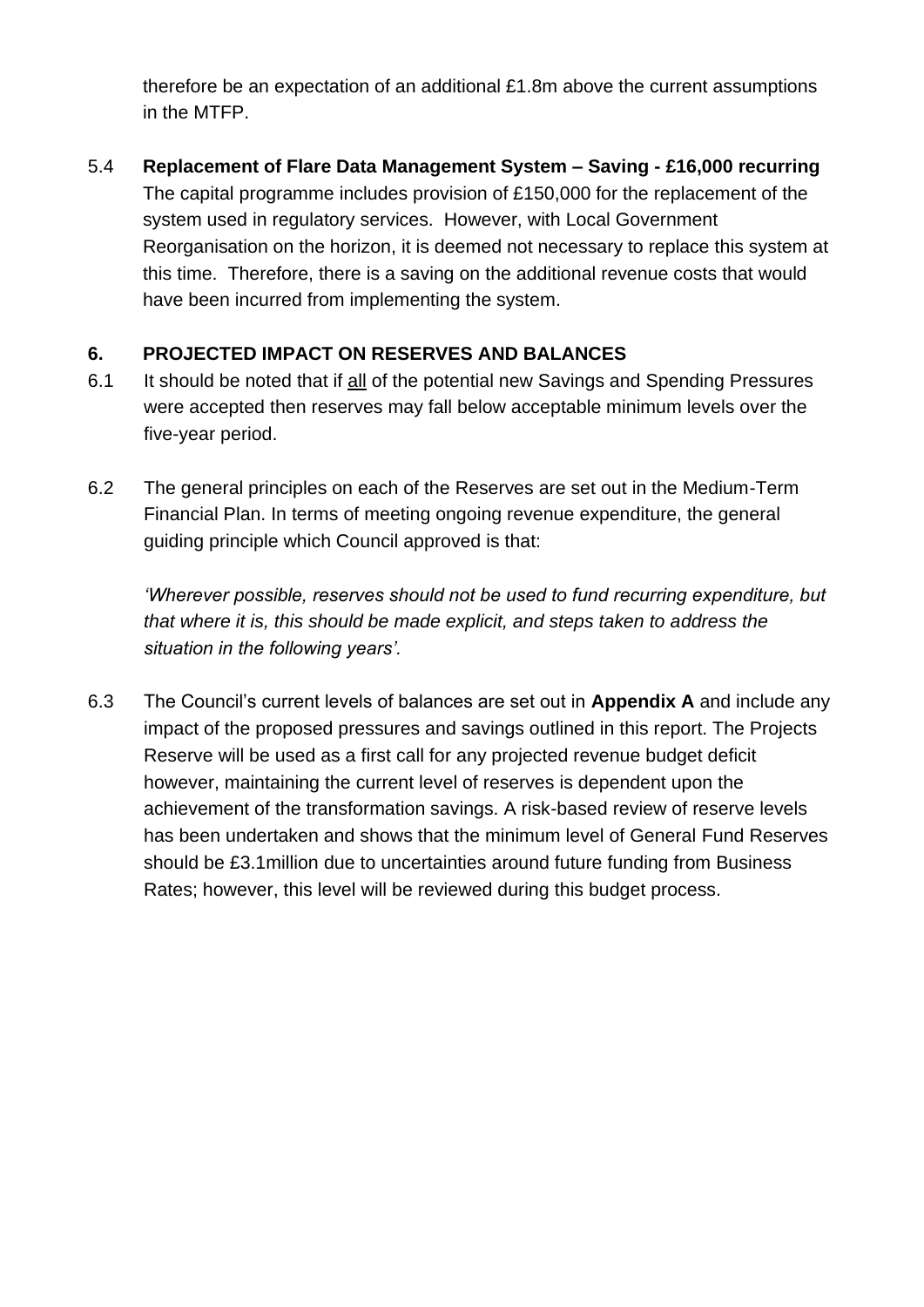| <b>Summarised Position</b>         | 2021/22<br><b>Original</b> | 2021/22<br><b>Revised</b> | 2022/23<br><b>Original</b> | 2023/24<br>Proj | 2024/25<br>Proj | 2025/26<br>Proj | 2026/27<br>Proj |
|------------------------------------|----------------------------|---------------------------|----------------------------|-----------------|-----------------|-----------------|-----------------|
|                                    | £000                       | £000                      | £000                       | £000            | £000            | £000            | £000            |
| <b>Total Projected Expenditure</b> | 13,381                     | 16,063                    | 12,864                     | 12,959          | 13,127          | 13,434          | 13,679          |
| <b>Total Projected Resources</b>   | (13, 381)                  | (16,063)                  | (12, 393)                  | (12, 721)       | (13, 146)       | (13, 486)       | (13, 832)       |
| <b>Projected (Surplus) /</b>       |                            |                           |                            |                 |                 |                 |                 |
| <b>Shortfall excluding savings</b> | $\bf{0}$                   | 0                         | 471                        | 238             | (19)            | (52)            | (153)           |
| and new spending                   |                            |                           |                            |                 |                 |                 |                 |
| Less:                              |                            |                           |                            |                 |                 |                 |                 |
| <b>New Saving Proposals</b>        |                            |                           |                            |                 |                 |                 |                 |
| - Recurring                        | 0                          | 0                         | (16)                       | (16)            | (16)            | (16)            | (16)            |
| - Non Recurring                    | 0                          | 0                         | 0                          | 0               | 0               | 0               |                 |
| - Business Rates                   | 0                          | 0                         | (1,800)                    | (1,000)         | (1,000)         | (1,000)         | (1,000)         |
| - Released from                    |                            |                           |                            |                 |                 |                 |                 |
| <b>Earmarked Reserves</b>          | 0                          | $\mathbf 0$               | (777)                      | (323)           | 0               | 0               | 0               |
| (See Para 6)                       |                            |                           |                            |                 |                 |                 |                 |
| Add:                               |                            |                           |                            |                 |                 |                 |                 |
| <b>New Spending Pressures</b>      |                            |                           |                            |                 |                 |                 |                 |
| - Recurring                        | 0                          | 0                         | 1,987                      | 1,829           | 1,569           | 1,262           | 1,054           |
| - Non Recurring                    | 0                          | 0                         | 142                        | 0               | 0               | 0               | 0               |
| - Funding                          | 0                          | 0                         | 0                          | 0               | 0               | 0               | $\Omega$        |
| (See Para 5)                       |                            |                           |                            |                 |                 |                 |                 |
| <b>Potential Budget (Surplus)</b>  | $\bf{0}$                   | $\bf{0}$                  | $\overline{7}$             | 728             | 534             | 194             | (115)           |
| / Shortfall                        |                            |                           |                            |                 |                 |                 |                 |
| Potential (Surplus) / Shortfall    |                            |                           |                            |                 |                 |                 |                 |
| Analysis:                          |                            |                           |                            |                 |                 |                 |                 |
| - Recurring                        | 0                          | 0                         | 414                        | 778             | 344             | 194             | (115)           |
| - Non Recurring                    | $\mathbf 0$                | $\overline{0}$            | (407)                      | (50)            | 190             | 0               | 0               |
|                                    |                            |                           |                            |                 |                 |                 |                 |

# **7. SUMMARY FINANCIAL OUTLOOK AND BUDGET DISCIPLINE 2022/23 to 2026/27**

- 7.1 The current budget projections for the next five-year period are challenging and continue to show the requirement for substantial savings to be achieved in order to enable the Council to contain its ongoing commitments within available resources over the lifetime of the MTFP.
- 7.2 Notification of Government general and specific grants is received on an individual basis late in the budget process which makes forward planning difficult. The impact of a further one-year settlement for 2022/23 also adds to the challenges of securing a balanced 5-year MTFP.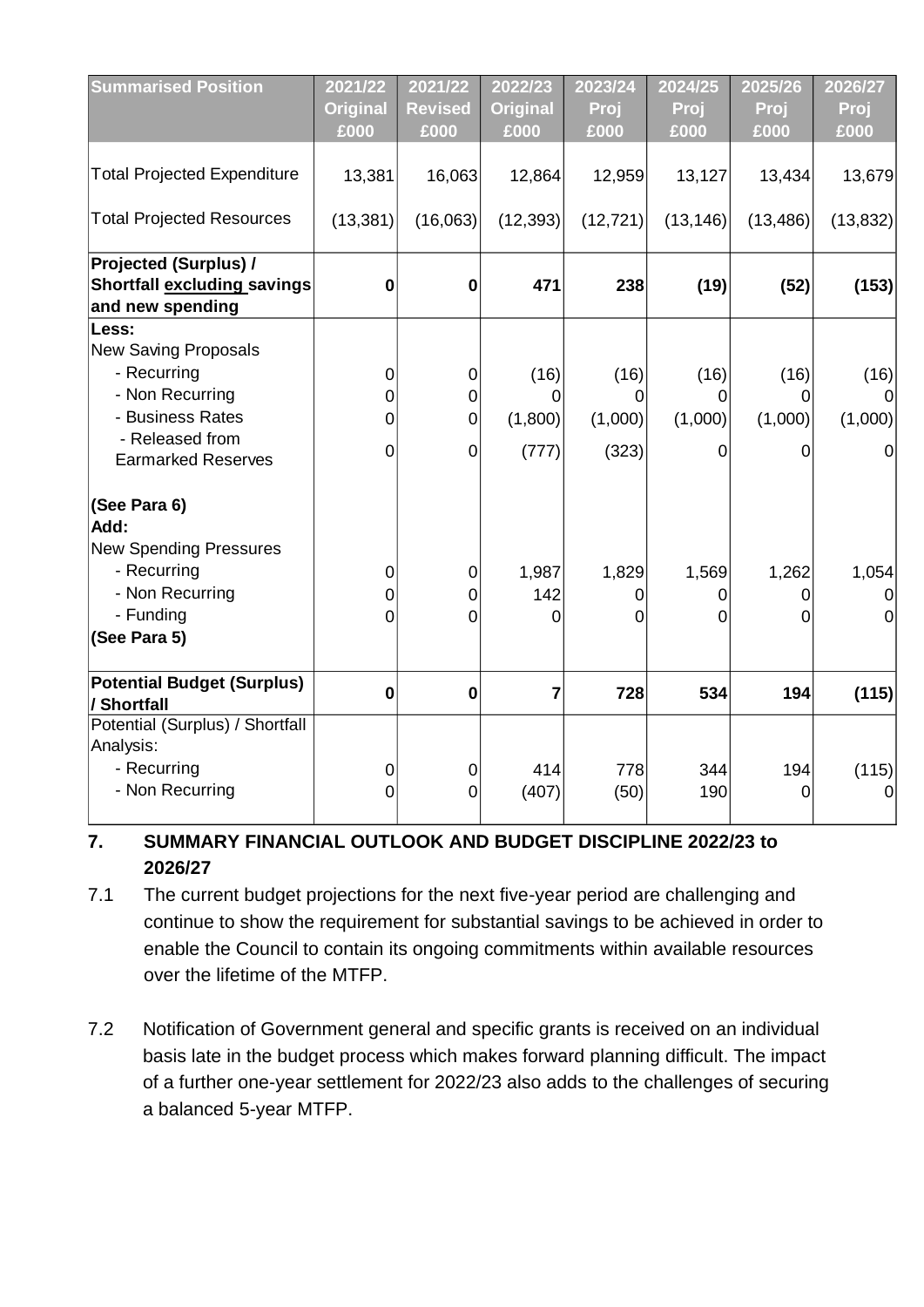- 7.3 In terms of expenditure pressures, the significant issue affecting the budget is the uncertainty regarding local government funding in terms of the transfer of any new burdens.
- 7.4 The deferral of the Fair Funding Review and the Business Rate Retention Reviews increases the uncertainty in terms of future funding especially from 2023/24 onwards; however, the scope to remain within the Cumbria Pooling arrangements for 2022/23 will provide an opportunity, albeit temporary, in terms of increased financial support to the revenue budget from pooling and growth.
- 7.5 The City Council needs to establish as part of its budgetary process the financial discipline to be followed by member and officers in the ensuing financial years, and the Executive will make recommendations in this respect in December.
- 7.6 Under section 25 of the Local Government Act 2003 the Council's S.151 Officer is required to prepare a statutory report which considers the robustness of the estimates and the adequacy of reserves and which determines levels of borrowing. A full report will be prepared and included within the Executive's draft budget proposals for consultation purposes.

# 7.7 **Local Government Reorganisation**

Local Government Reorganisation for Cumbria is now progressing, and the Programme Board have agreed that there will be a requirement to establish funding for the transition costs. For the six District Council's this could be as much as £1.576m each. Although the Council set aside £500,000 in earmarked reserves for LGR at the end of 2020/21, this will be retained in order to fund any costs which the Council may incur itself and therefore outwith the eligibility criteria for the Cumbria Wide Implementation Reserve. Therefore £1.6million is needed to ensure that funds are available to support the implementation work and it is proposed that this be funded from existing earmarked reserves – this will be subject to approval by full Council in January 2022.

The Council will be approving its budget for 2022/23 in February 2022, so any information provided in this report for 2023/24 onwards is for illustrative purposes only, which will become the responsibility of the new Cumberland Council.

#### **8. RISKS**

8.1 As outlined above the Council has a statutory responsibility to set a balanced budget and failure to do this could lead to unfunded financial pressures on the Council.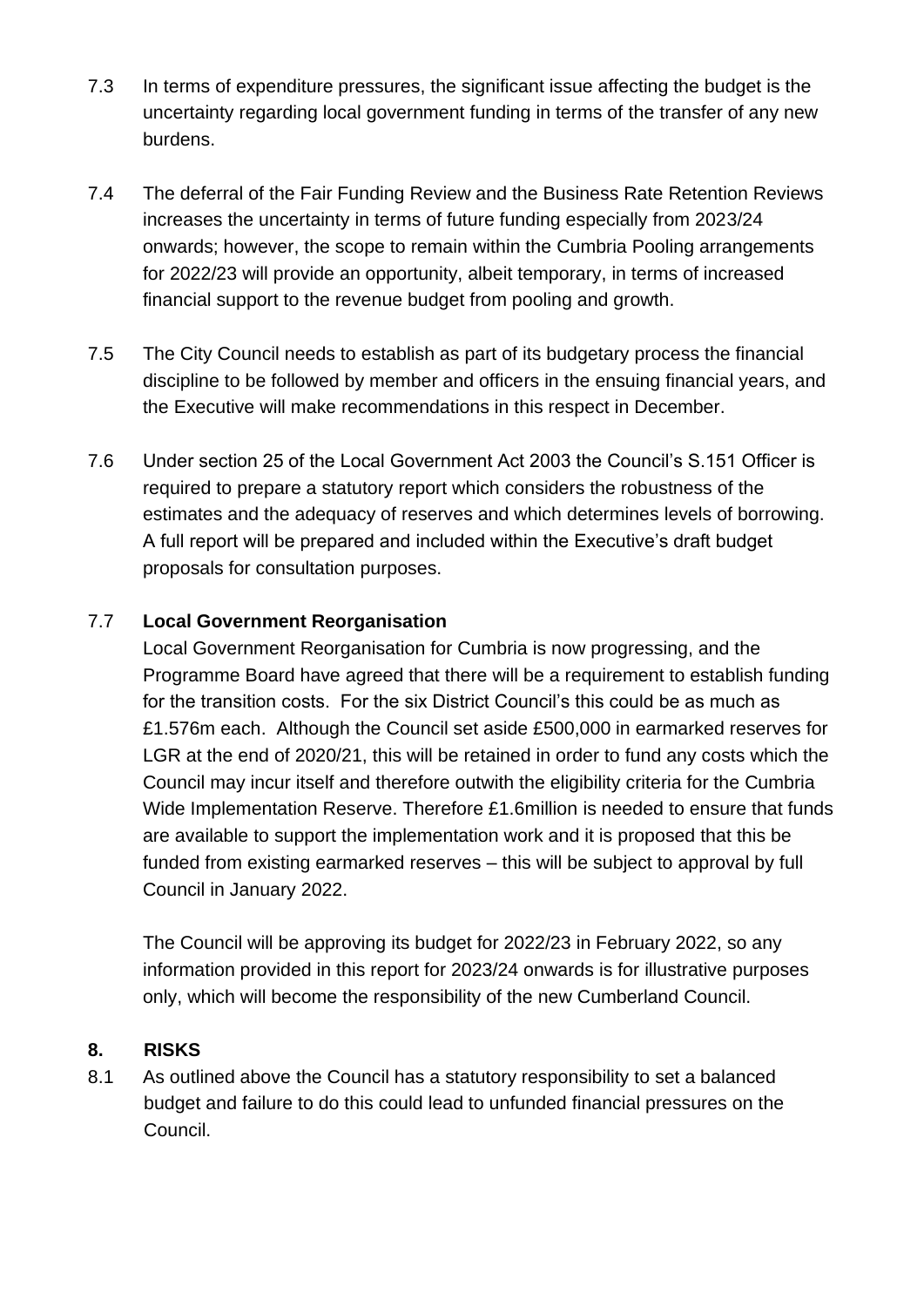# **9. CONSULTATION**

9.1 The Business and Transformation Scrutiny Panel will consider this report on 6 January 2022, and their views fed back to the Executive on 19 January. Public consultation will take place between 20 December and 18 January and the budget resolution will then be issued by the Executive on 19 January.

#### **10. CONCLUSION AND REASONS FOR RECOMMENDATIONS**

- 10.1 The Executive is requested to:
	- (i) note the revised base estimates for 2021/22 and base estimates for 2022/23;
	- (ii) note that the estimates in the report are draft and will be subject to the confirmation of Local Government Finance Settlement in December 2021;
	- (iii) note the current MTFP projections, which will continue to be updated throughout the budget process as key issues become clearer and decisions are taken;
	- (iv) note the budget pressures, bids and savings which need to be taken into account as part of the 2022/23 budget process;
	- (v) Approve the release of amounts from the Operational Risk Reserve for Treasury Management (£600,000) and Covid costs (£500,000) as outlined in paragraph 5.2
	- (vi) note the draft Statutory Report of the S.151 Officer outlining the risks associated with the draft budget figures and that minimum reserves may need to be reviewed in the future depending upon the outcome of the Local Government Finance review.

# **11. CONTRIBUTION TO THE CARLISLE PLAN PRIORITIES**

11.1 To ensues that a balanced budget is set.

#### **Contact details:**

Contact Officer: Steven Tickner Ext: 7280

#### **Appendices attached to report:**

- Appendix A Council Reserves
- Appendix B Draft Statutory report of S.151 Officer

Note: in compliance with section 100d of the Local Government Act 1972 the report has been prepared in part from the following papers:

• None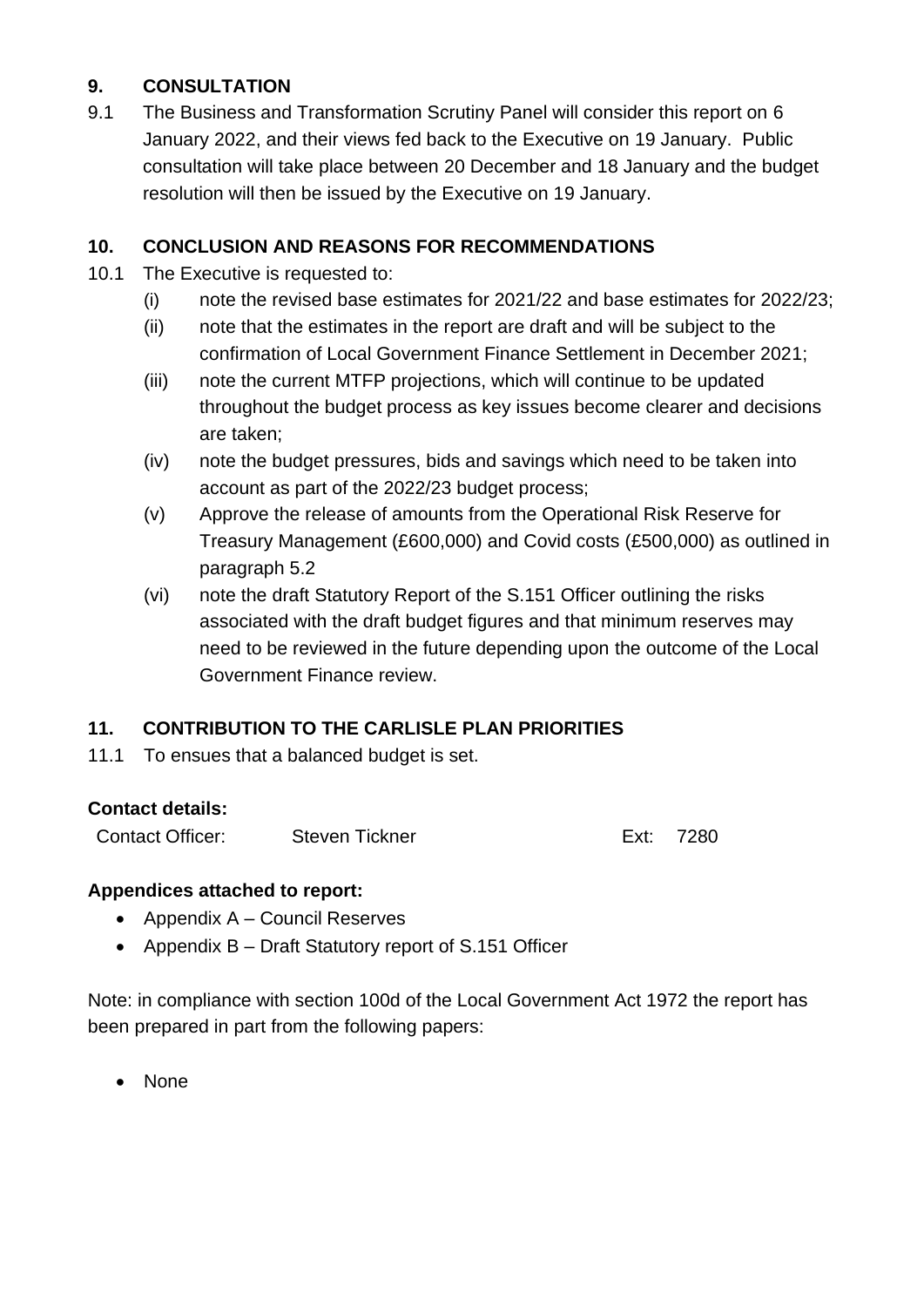# **Corporate Implications:**

Legal - The Council has a fiduciary duty to manage its resources properly and for the benefit of its community. In doing so it is required to take account of the advice it receives from its Corporate Director of Finance and Resources. The Council must have a balanced budget to deliver its services and also achieve and sustain an appropriate level of reserves.

Property Services - There are no Property implications

Finance - contained within the body of the report

Equality - This report raises no explicit issues relating to the public sector Equality Duty. Information Governance - There are no information governance implications.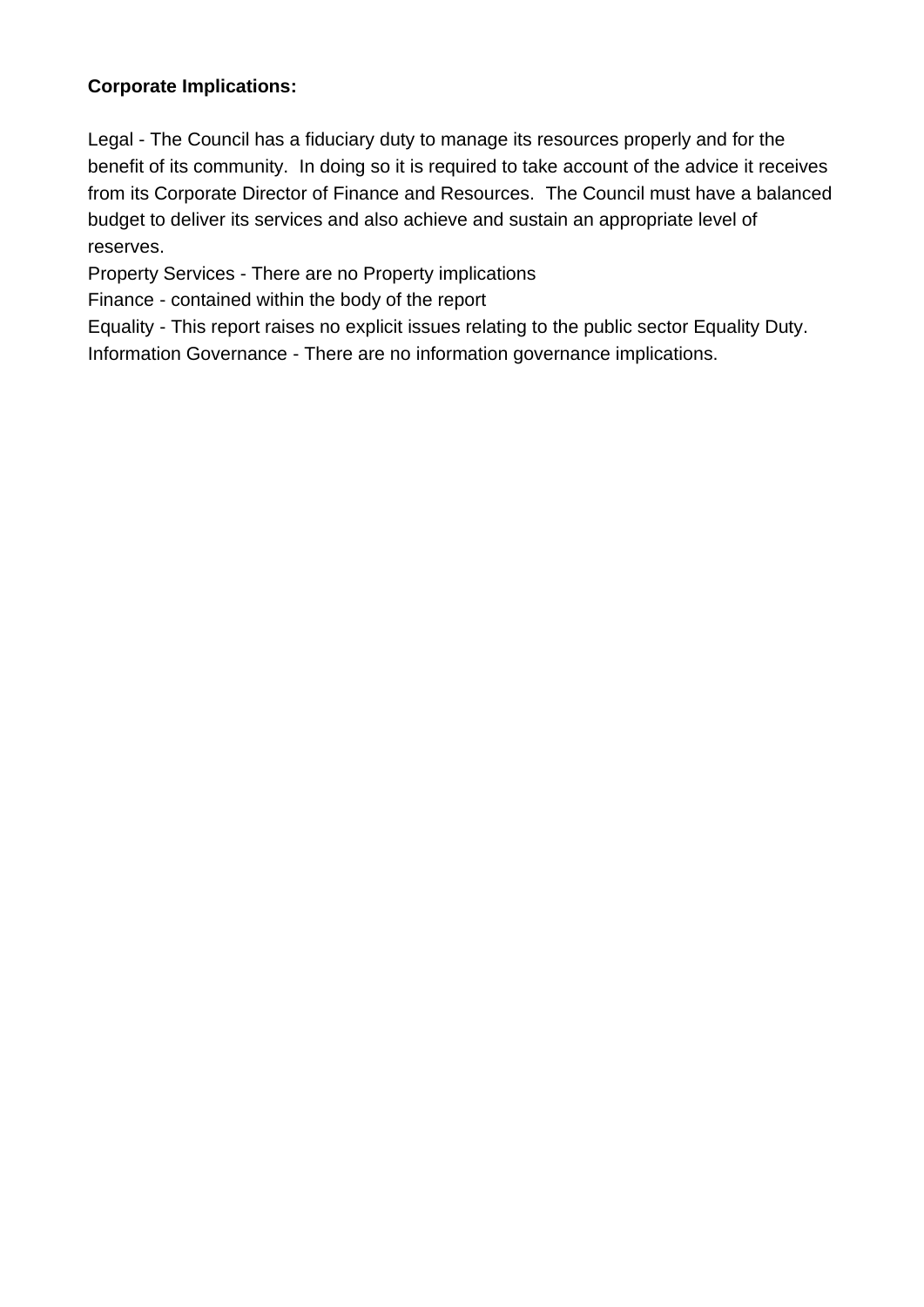# **COUNCIL RESERVES**

| <b>Analysis of Council Reserves</b>      | Outturn<br>31 March | <b>Projected</b><br>31 March | Projected<br>31 March | <b>Projected</b><br>31 March | <b>Projected</b><br>31 March | <b>Projected</b><br>31 March | Projected<br>31 March |
|------------------------------------------|---------------------|------------------------------|-----------------------|------------------------------|------------------------------|------------------------------|-----------------------|
|                                          | 2021                | 2022                         | 2023                  | 2024                         | 2025                         | 2026                         | 2027                  |
|                                          | £000                | £000                         | £000                  | £000                         | £000                         | £000                         | £000                  |
|                                          |                     |                              |                       |                              |                              |                              |                       |
| <b>Revenue Reserves</b>                  |                     |                              |                       |                              |                              |                              |                       |
| <b>General Fund Reserve</b>              | (3, 100)            | (3, 100)                     | (3, 100)              | (2,728)                      | (2, 194)                     | (2,000)                      | (2, 115)              |
| <b>Projects Reserve</b>                  | (1,708)             | (363)                        | (356)                 | 0                            | 0                            | 0                            |                       |
| <b>Carry Forward Reserve</b>             | (628)               | (628)                        | (628)                 | (628)                        | (628)                        | (628)                        | (628)                 |
|                                          | (5, 436)            | (4,091)                      | (4,084)               | (3, 356)                     | (2,822)                      | (2,628)                      | (2,743)               |
| <b>Cremator Replacement Reserve</b>      | (1, 196)            | (887)                        | 13                    | 13                           | 13                           | 13                           | 13                    |
| Economic Recovery Reserve                | (50)                | 0                            | 0                     | 0                            | $\mathbf 0$                  | $\mathbf 0$                  | $\mathbf 0$           |
| Operational Risk Reserve - Covid19       | (500)               | (500)                        | $\mathbf 0$           | $\mathbf 0$                  | 0                            | $\Omega$                     | $\Omega$              |
| Operational Risk Reserve - Treasury      | (600)               | (600)                        | (323)                 | $\mathbf 0$                  | $\mathbf 0$                  | $\Omega$                     | 0                     |
| Mgt                                      |                     |                              |                       |                              |                              |                              |                       |
| Operational Risk Reserve - Savings       | (1,600)             | (1,600)                      | (1,600)               | (1,600)                      | (1,600)                      | (1,600)                      | (1,600)               |
| Operational Risk Reserve - LGR           | (500)               | 0                            | 0                     | 0                            | 0                            | $\Omega$                     | <sup>0</sup>          |
| <b>Building Control Reserve</b>          | (24)                | (24)                         | (24)                  | (24)                         | (24)                         | (24)                         | (24)                  |
| <b>Planning Services Reserve</b>         | (206)               | (225)                        | (225)                 | (225)                        | (225)                        | (225)                        | (225)                 |
| <b>Waverley Viaduct Reserve</b>          | (30)                | (30)                         | (30)                  | (30)                         | (30)                         | (30)                         | (30)                  |
| <b>Revenue Grants Reserve</b>            | (2, 141)            | (1,761)                      | (1,761)               | (1,761)                      | (1,761)                      | (1,761)                      | (1,761)               |
| Council Tax Hardship Grant Reserve       | (359)               | $\Omega$                     | $\Omega$              | 0                            | $\Omega$                     | 0                            | 0                     |
| Council Tax Income Guarantee Scheme      | (69)                | $\Omega$                     | 0                     | $\mathbf 0$                  | $\mathbf 0$                  | $\Omega$                     | 0                     |
| Reserve                                  |                     |                              |                       |                              |                              |                              |                       |
| <b>Business Rates S.31 Grant Reserve</b> | (9, 463)            | 0                            | 0                     | 0                            | 0                            | 0                            | $\mathbf 0$           |
| <b>Prosecutions Fund Reserve</b>         | (35)                | (35)                         | (35)                  | (35)                         | (35)                         | (35)                         | (35)                  |
| <b>City Centre Reserve</b>               | (5)                 | (5)                          | (5)                   | (5)                          | (5)                          | (5)                          | (5)                   |
| <b>Flood Reserve</b>                     | (4)                 | (4)                          | (4)                   | (4)                          | (4)                          | (4)                          | (4)                   |
| Apprentice Reserve                       | (96)                | (96)                         | (96)                  | (96)                         | (96)                         | (96)                         | (96)                  |
| <b>Total Revenue Reserves</b>            | (22, 314)           | (9, 858)                     | (8, 174)              | (7, 123)                     | (6, 589)                     | (6, 395)                     | (6, 510)              |
| <b>Capital Reserves</b>                  |                     |                              |                       |                              |                              |                              |                       |
| <b>Usable Capital Receipts</b>           | $\mathbf 0$         | $\mathbf 0$                  | 0                     | 0                            | 0                            | $\mathbf 0$                  | 0                     |
| Unapplied capital grant                  | (126)               | (3)                          | (3)                   | (3)                          | (3)                          | (3)                          | (3)                   |
| Lanes Capital Reserve                    | (90)                | (105)                        | (120)                 | (135)                        | (150)                        | (165)                        | (180)                 |
| <b>Total Capital Reserves</b>            | (216)               | (108)                        | (123)                 | (138)                        | (153)                        | (168)                        | (183)                 |
| <b>Total Usable Reserves</b>             | (22, 530)           | (9,966)                      | (8, 297)              | (7, 261)                     | (6, 742)                     | (6, 563)                     | (6, 693)              |
| Other Technical Reserves (i)             | (105, 815)          |                              |                       |                              |                              |                              |                       |
| <b>Total All Reserves</b>                | (128, 345)          |                              |                       |                              |                              |                              |                       |
|                                          |                     |                              |                       |                              |                              |                              |                       |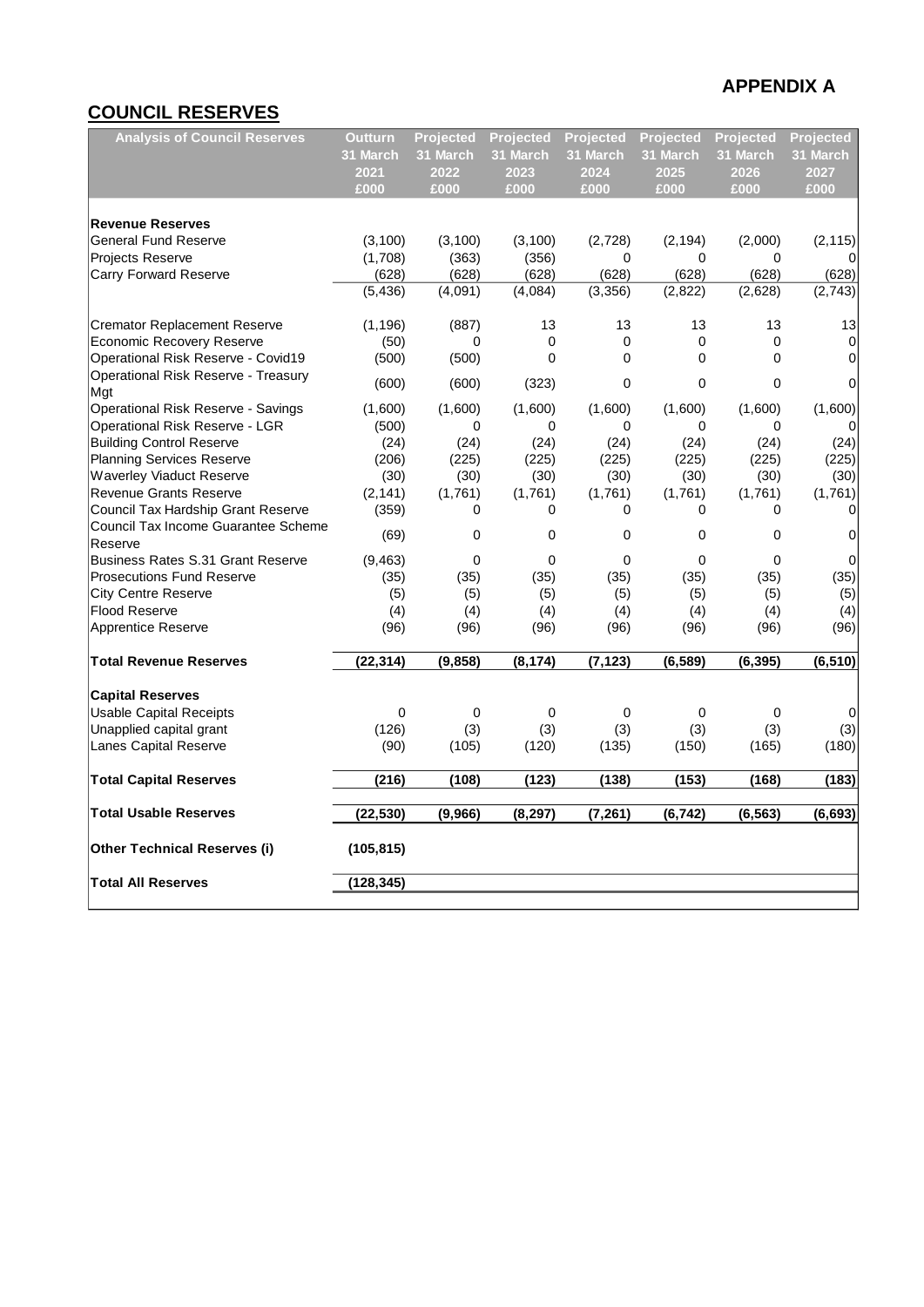#### **DRAFT STATUTORY REPORT OF S.151 OFFICER**

- 1. In setting its Budget Requirement, the Council is required under the Local Government Act 2003 (Section 25) to consider:
	- (i) The formal advice of the statutory responsible financial officer (Corporate Director of Finance and Resources) on the robustness of the estimates included in the budget and the adequacy of the reserves for which the budget provides;
	- (ii) The Council has to determine what levels of borrowing, if any, it wishes to make under the Prudential Code that governs local authority borrowing.

#### 2. Robustness of the Estimates

Whilst relevant budget holders are responsible for individual budgets and their preparation, all estimates are scrutinised by Financial Services staff, the Senior Management Team and the Strategic Financial Planning Group prior to submission to members.

The Council's revenue and capital budgets are integrated in that the financial impact of the proposed capital programme is reflected in the revenue estimates.

The Council has no history of overspending against budget, indeed, there has tended to be a degree of underspending. However improved budget monitoring backed up by specific action where appropriate and base budget procedures have proven effective in addressing this issue.

There are risks however involved in projecting budgets particularly over the medium term and the year-end position will never exactly match the estimated position in any given year. Areas of specific risk in the current five-year period under consideration are:

- The Savings programme was expected to achieve savings of £0.5million by 2021/22, increasing by £0.700million in 2022/23 and a further £0.850million in 2023/24 in order to meet the expected cuts in grants from central government and other budgetary pressures identified in the previous budget process. However, based upon the pressures and savings identified within this draft budget, there may be further savings required. This will ensure that a balanced 5-year budget is produced and where Council reserves are replenished over the longer term (subject to the impact of LGR).
- The level of interest receipts and return on Treasury Management activities are subject to market rates. Members are advised of this risk every year and it should be noted that in the current economic climate with low and relatively static base rates, investment income returns in the medium term continue to prove challenging. The Council is also having to deal with a reduced number of counterparties it is able to place deposits with.

**The main risk to the robustness of the estimates is the outcome of Spending Review 2021 and likely one-year settlement for 2022/23. The implementation of Local Government Reorganisation in Cumbria will also impact on the level of earmarked reserves held by the Council, and the 5-year MTFP has been prepared in order to achieve financial sustainability for the new organisation post April 2023.** 

**There will be a requirement to use reserves in the short term; however, proposals must put in place to ensure that reserves will rise over the following 5-year period to minimum levels.**